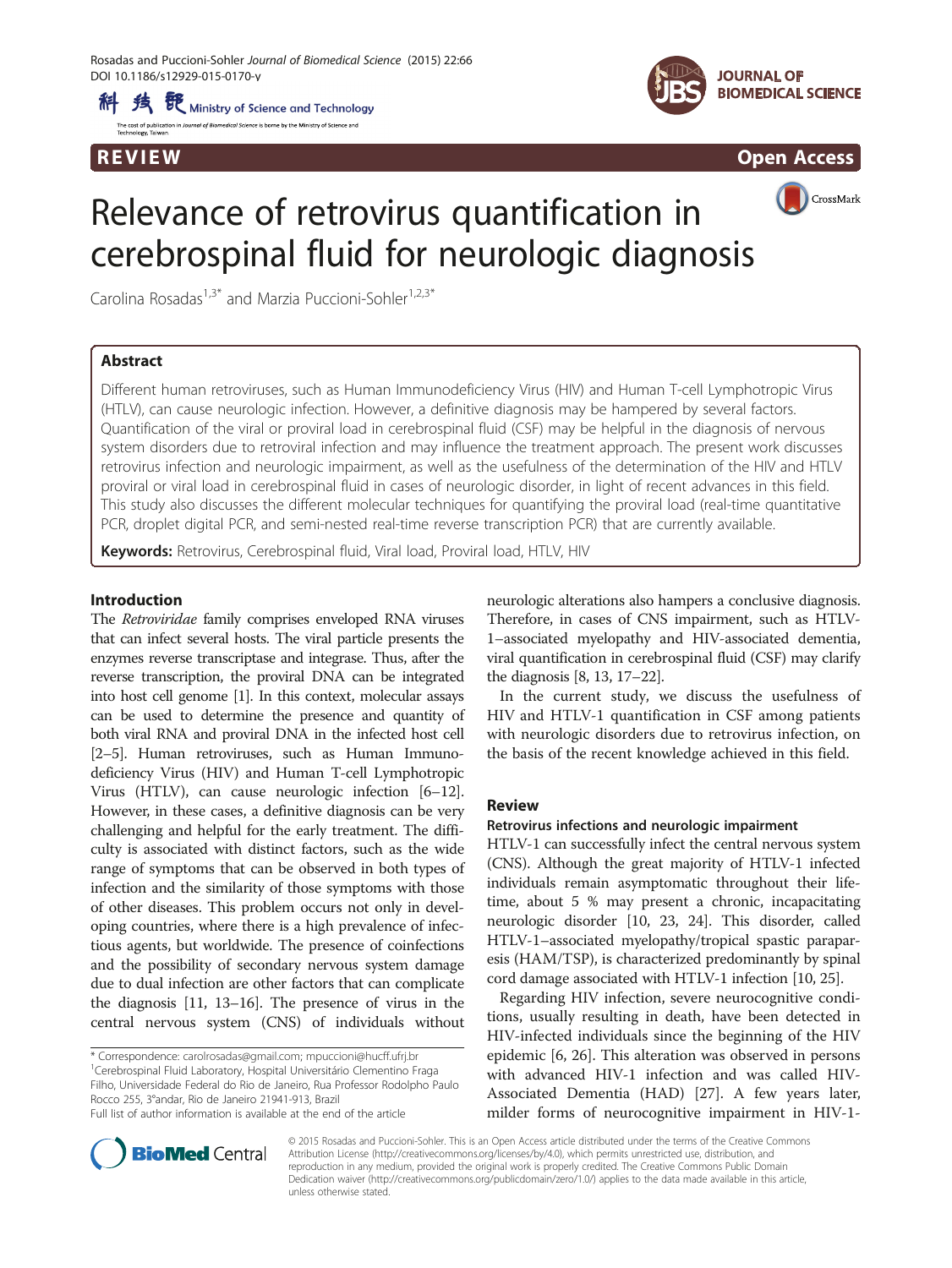infected persons were reported, occurring even before the onset of advanced systemic disease [\[28\]](#page-4-0). After the introduction of combination antiretroviral therapy (cART), the incidence of HAD decreased dramatically [[29](#page-4-0)]. However, milder forms of HIV-associated neurologic disorders became highly prevalent. Thus, a new denomination was suggested: HIV-associated neurocognitive disorders (HAND) [[7](#page-4-0), [27](#page-4-0)]. According to this new terminology, HAND can be further classified into asymptomatic neurocognitive impairment (ANI), mild neurocognitive disorder (MND), and HIV-associated dementia (HAD). HAND is estimated to affect up to 50 % of HIV-infected individuals [\[7, 27\]](#page-4-0). It is important to note that the prevalence of HAD decreased in the cART era, but for mild to moderate HAND forms. In fact, the prevalence of HAND in HIV-infected patients without AIDS increased from 29 to 36 % after the implementation of combined antiretroviral therapy. There was no significant difference in the prevalence of HAND among AIDS patients [[9](#page-4-0)].

### HTLV proviral load in CSF

According to WHO guidelines for HAM/TSP diagnosis, a patient can be classified under definitive HAM/TSP in the presence of chronic progressive spastic paraparesis associated with antibodies detection in both blood and CSF. Some individuals, however, do not present antibodies in CSF or do not present the classical symptoms of disease, despite the presence of antibodies in both compartments. Such individuals are classified under probable HAM/TSP [\[30](#page-4-0)]. Moreover, in cases of recent infection and of passive transfer of antibodies (as can occur in vertical transmission), antibodies detection is not recommended due to false-positive or falsenegative results [\[31](#page-4-0)]. It is important to highlight that antibodies can be passively transferred through the blood-CSF barrier even in asymptomatic individuals [\[17\]](#page-4-0).

The detection of HTLV-1 antibodies is done by screening (ELISA) and confirmatory tests (Western blot). Some patients can present indeterminate or discordant Western blot results [\[32, 33](#page-4-0)]. The same can occur in HIV diagnosis [[34](#page-4-0)]. In this context, tests that are able to detect and quantify viral genome can be very useful. The HTLV-1 proviral load (PVL) in blood is higher in HAM/TSP patients than in asymptomatic carriers. However, previous studies have failed to determine a reliable cutoff value for an accurate HAM/TSP diagnosis [[35](#page-4-0), [36\]](#page-4-0).

Regarding the PVL in CSF, patients with HAM/TSP were found to present a higher PVL compared with asymptomatic HTLV-1–infected individuals [[13](#page-4-0), [17](#page-4-0), [20, 21, 37](#page-4-0)]. Moreover, in HAM/TSP patients, the PVL CSF/PVL blood ratio was always higher than 1 in HAM/TSP and lower than 1 in AC [[38](#page-4-0)] PVL in CSF inverse correlated with intrathecal synthesis of HTLV-1 antibodies (HTLV-1 AI) [[12](#page-4-0)]. Another interesting point is that PVL in CSF combined to intrathecal synthesis of HTLV-1 antibodies analysis showed to be useful in discriminating between HAM/TSP and multiple sclerosis (MS) [\[13\]](#page-4-0). This is extremely important because HTLV and MS present very similar symptoms.

Therefore, the quantification of the PVL in CSF may be a good marker for HAM/TSP diagnosis, mainly when associated with other tests, such as HTLV-1 AI.

## HIV viral and proviral load in CSF

The determination of the HIV viral load in blood is widely used to assess the disease progression and the response to antiretroviral therapy. As previously mentioned, HIV can infect the CNS, and HAND can be observed even in patients with adequate control of viral replication in plasma [[7](#page-4-0)–[9](#page-4-0), [18](#page-4-0), [22, 39\]](#page-4-0). The mechanism that leads to the persistence of neurologic impairment in patients with suppressed viral replication in the bloodstream is poorly understood. Some authors consider chronic inflammation, the presence of coinfections (such as HCV), drug abuse, aging, and antiretroviral drug effects as factors that can contribute to the persistence of HAND [\[15\]](#page-4-0). In this context, HIV compartmentalization might play an important role in nervous system damage. To understand HIV compartmentalization and its association with HAND development, as well as acquired drug resistance, some basic concepts of viral biology are discussed.

HIV presents a high mutation rate, which can result in the coexistence of viral quasispecies within a host. These quasispecies evolve as a result of selection pressures, such as those imposed by antiviral therapy, and can be restricted to cells or tissues (compartmentalization) [\[40\]](#page-4-0). Previous studies have described the HIV compartmentalization in the CNS, which leads to selective replication of distinct HIV quasispecies, resulting in resistance confined to the CNS [\[19, 41\]](#page-4-0). It has also been pointed out that the mutated virus may cause further viremia and may be related to resistance to cART; Fig. [1](#page-2-0) presents this mechanism. A recent study showed that HIV-infected individuals presented more resistant virus in CSF than in blood. This occurred in both antiretroviral-naïve and treated patients, being more frequent in the latter [\[42\]](#page-4-0). The administration of drugs that are poorly distributed in the CNS is a factor that can contribute to the development of drug-resistant virus in the nervous system. Suboptimal adherence to the treatment regimen may also lead to insufficient drug concentration in CSF, which may also contribute to viral resistance [\[3, 8](#page-4-0)].

Thus, several studies have shown that HIV can escape in CSF despite viral suppression in blood [\[3, 8, 18](#page-4-0), [22, 43](#page-4-0)]. This evasion can contribute to discordant viral loads and to a high viral load in CSF. A study of the HIV proviral load in blood and CSF among HIV-seropositive individuals with and without HAND found that the CSF proviral load was greater in individuals with HAND than in those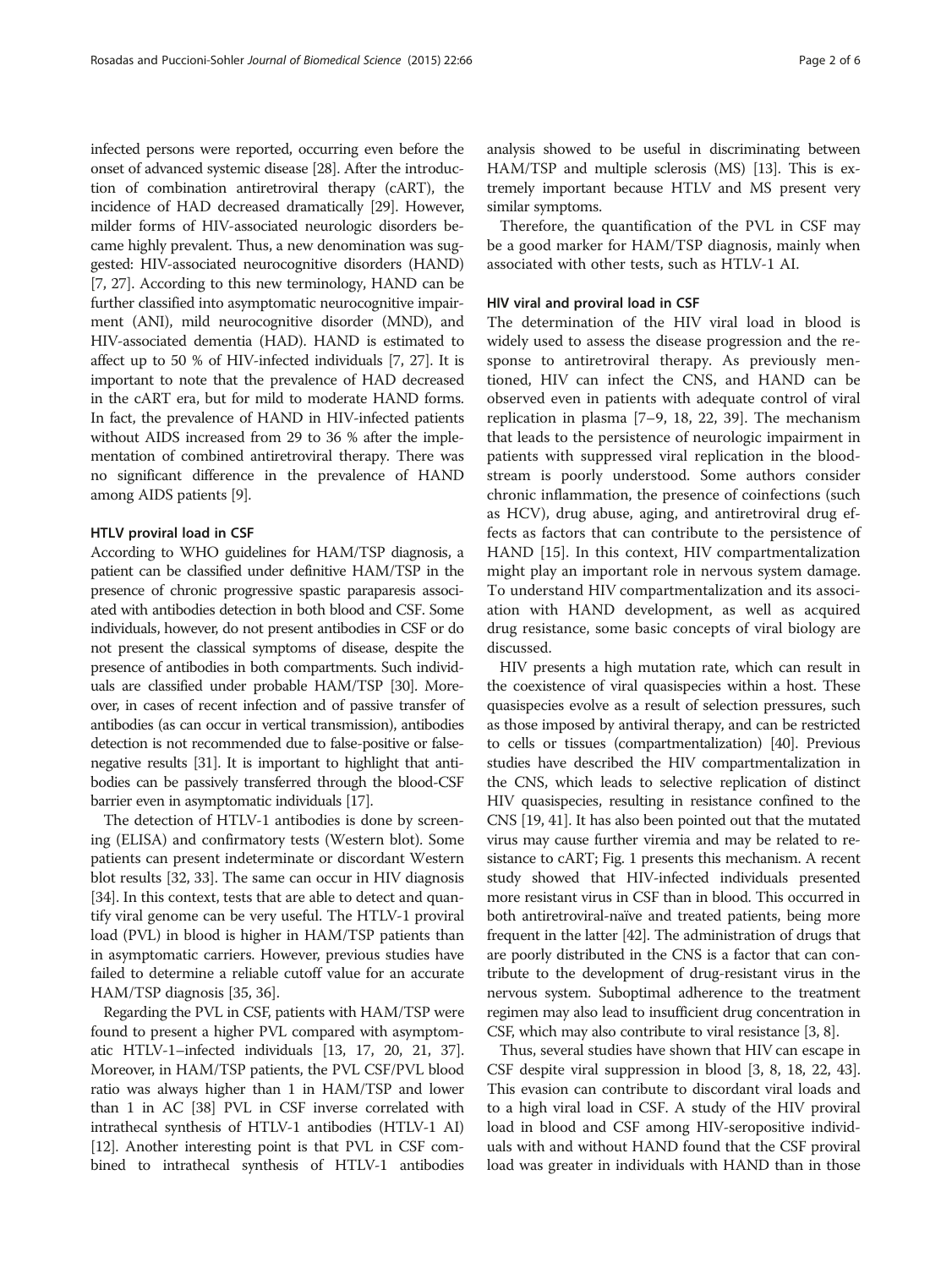<span id="page-2-0"></span>

without HAND. Moreover, the PVL in seropositive patients was greater in CSF than in blood. The proviral load was also observed to be greater in the blood and CSF of subjects with more advanced systemic disease and HAND [[5\]](#page-4-0). Other studies have corroborated these findings, showing a high viral load in CSF among patients with HAD [\[44](#page-4-0)].

These data highlight the importance of the quantification of the proviral or viral load in CSF among HIV-infected patients presenting neurologic disturbance and/or drug resistance. In such cases, genotyping tests of CSF virus are extremely important. In fact, some studies have reported successful genotyping in CSF in cases in which it was not possible to apply genotyping in blood [[45](#page-5-0)].

## Antiretroviral treatment and the proviral load

Previous studies have reported the effect of antiretroviral treatment on the HIV proviral load. In particular, the proviral load in CSF was shown to decrease after the implementation of a therapeutic regimen with drugs with improved CNS penetration [[43\]](#page-4-0).

Indeed, the drug concentration in the CNS seems to be crucial for viral control in the nervous system. A recent study tested two different therapeutic regimens with distinct concentrations of darunavir. Only two patients presented detectable viral genome in CSF, and those two had the lower concentration of the drug in CSF despite the prescribed dosage of orally administered drug, confirming that CSF assessment is an important issue [[46](#page-5-0)].

Some drugs used as monotherapy, such as lopinavir/ ritonavir and zidovudine, had a significant effect on decreasing CSF replication. In contrast, didanosine and saquinavir were not able to control viral replication in CSF. Abacavir was also tested as an adjunctive therapy in patients presenting HAD, with no effect in CSF HIV RNA. In this context, a CNS penetrationeffectiveness (CPE) score was proposed. According to the CPE, the antiretrovirals are scored from 1 to 4 (with 4 indicating the most neuro-effective drug). This is determined based on the drug characteristics, pharmacokinetic features, and pharmacodynamic properties. The composite CPE can be calculated by summing single drug scores to obtain the treatment score. Usually, a higher CPE score is associated with a lower viral load in CSF [\[47, 48\]](#page-5-0).

Another important point associated with the successful control of viral replication in CSF is related to viral resistance. Thus, the therapeutic regimen should be modified according to the results obtained by genotypic resistance testing in CSF samples.

Regarding HTLV infection, the specific therapy for HAM/TSP remains very disappointing, and symptomatic treatment is still the most commonly used therapy [[10](#page-4-0)]. There are few studies showing the impact of therapy on the CSF PVL of HAM/TSP individuals. In one report, after the corticosteroid therapy, the PVL in blood decreased, but the PVL in CSF remained unchanged. The patient presented an acute onset, a rapid progression, and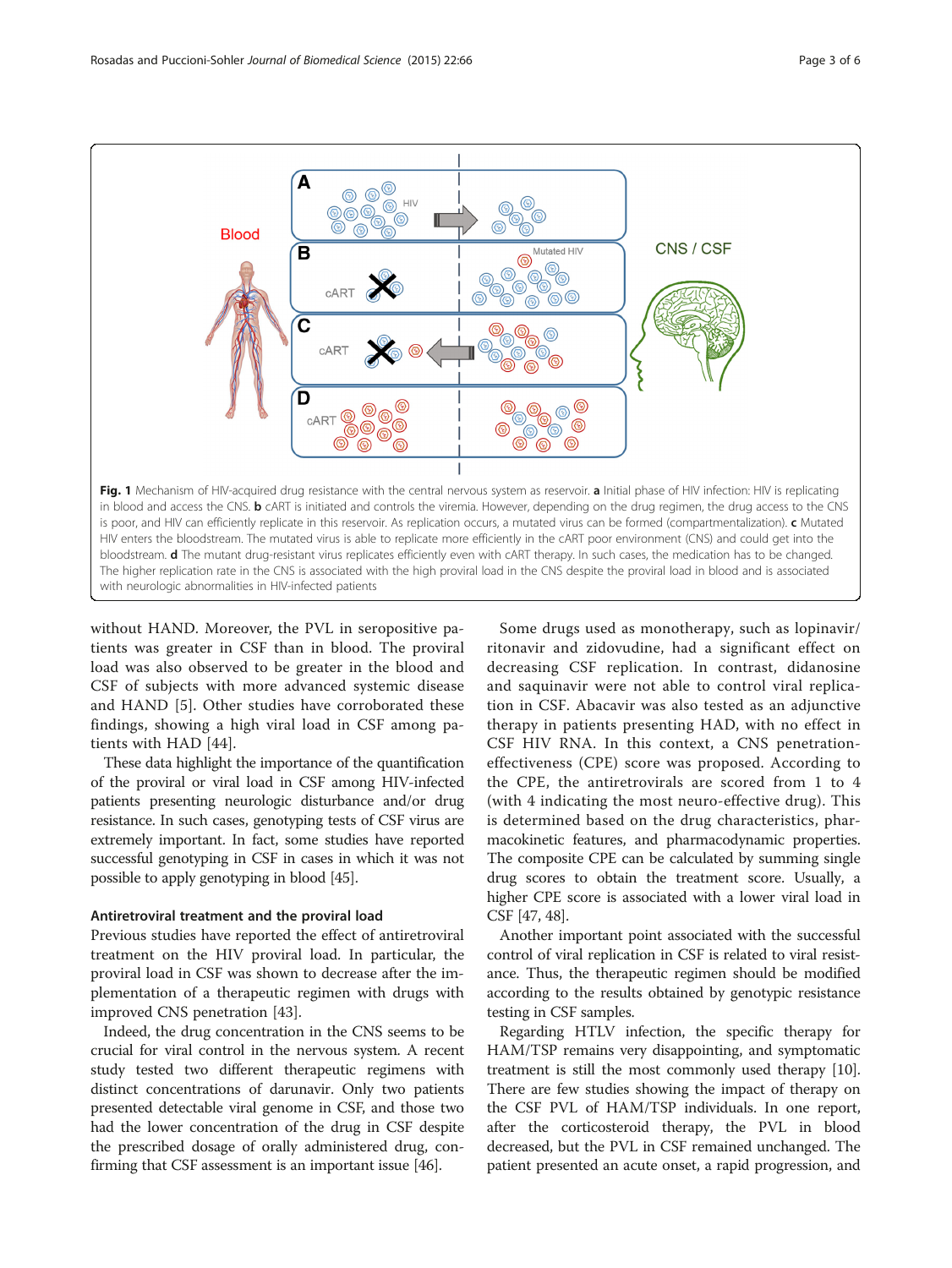<span id="page-3-0"></span>repeated exacerbation of neurologic symptoms, which is not the classical presentation of HAM/TSP [\[20](#page-4-0)].

## Molecular assays to determine the proviral and viral load

Currently, quantitative real-time polymerase chain reaction (qPCR) and reverse transcription (RT)-qPCR are the standard and most commonly used techniques to determine the proviral or viral load [\[37](#page-4-0), [49](#page-5-0), [50\]](#page-5-0). qPCR is known to have high sensitivity, which is associated with the ability to amplify the target gene, and high specificity, which is related to primer annealing. In this context, there are two main systems for the identification of the sign: the use of fluorometric probes (such as the TaqMan system) and the use of intercalating dyes (such as SYBR Green). The use of a fluorometric probe increases the assay specificity once the probe hybridizes to a complementary target sequence in the target DNA, but not to nonspecific PCR products or primer dimers, which may happen when intercalating dyes are used [\[51, 52](#page-5-0)]. However, qPCR presents limitations that can influence the accuracy of the test. The dependence on a standard curve, for example, may result in high inter-assay variability, mainly in compartments with a low number of cells, such as CSF [[53](#page-5-0)].

In this context, a novel technique, droplet digital PCR (ddPCR), can also be used for viral or proviral load quantification. The advantage of this technique is that it does not require a standard curve. In fact, ddPCR allows the direct absolute quantification of a target gene, which can positively influence the accuracy of the PVL quantification. In a recent study, ddPCR presented low intra- and inter-assay variability in the determination of the HTLV-1 PVL in CSF of infected patients. The same study concluded that, regarding the HTLV-1 proviral load in peripheral blood mononuclear cells (PBMCs), the inter-assay variability of ddPCR was lower compared with qPCR [[37](#page-4-0)]. It is important to note, however, that ddPCR presented false-positive signals when it was used to detect the viral load in HIV-infected individuals [\[54](#page-5-0)].

Regarding HIV infection, because some individuals can present viral replication suppressed below the detection limit of the available diagnostic methods [[39](#page-4-0)], some authors have suggested the use of a semi-nested realtime reverse transcription PCR assay to determine the plasma viral load. In this technique, two successive PCR reactions are done to increase the sensitivity of the test and, consequently, reduce the limit of detection [\[55](#page-5-0)]. Thus, semi-nested RT-qPCR may be an interesting alternative in patients with a low viral load. Nevertheless, no study has applied this technique in CSF.

Regardless of the chosen technique, prior validation is essential, that is, before implementation in CSF routine analysis. Cross-validation by multiple laboratories is indicated.

## Conclusions

The determination of the viral or proviral load in CSF of HTLV-1– and HIV-infected individuals with neurologic disease may be a good marker for diagnosis, considering the proximity of the lesion and the local infection. The association of PVL measurement with other tests, such as PVL in blood and intrathecal synthesis of specific antibodies analysis in HTLV infection and HIV genotyping, might bring an important contribution to clinicians. In some cases, it can make the difference for a conclusive diagnosis or even to therapeutic approach. However, prior validation of molecular assays before implementation in laboratorial routine is essential, mainly regarding the CSF examination. Many laboratories use the same methodology applied in blood, forgetting that CSF is a body fluid with different constituents that may interfere in laboratory tests. Even greater emphasis should be given to HTLV, which, being a neglected disease, does not have approved commercial kits for use in CSF testing; thus, "in-house" tests are mandatorily used. In this case, the international standardization of tests would be beneficial for the acquisition of reliable and comparable results that would make possible a better clinical interpretation of the laboratory findings of patients.

#### Competing interests

The authors declare that they have no competing interests.

#### Authors' contributions

CR - Literature review, study design, data collection, data analysis, data interpretation, writing, figure design. MPS- Data analysis, data interpretation, writing, review. Both authors read and approved the final manuscript.

#### Acknowledgement

This work was supported by Fundação de Amparo a Pesquisa do Estado do Rio de Janeiro (FAPERJ) and a PhD fellowship to C.R. from Coordenação de Aperfeiçoamento de Pessoal de Nível Superior (CAPES), Brazil. This work was supported by Fundação de Amparo a Pesquisa do Estado do Rio de Janeiro (FAPERJ) and a PhD fellowship to C.R. from Coordenação de Aperfeiçoamento de Pessoal de Nível Superior (CAPES), Brazil.

#### Author details

<sup>1</sup> Cerebrospinal Fluid Laboratory, Hospital Universitário Clementino Fraga Filho, Universidade Federal do Rio de Janeiro, Rua Professor Rodolpho Paulo Rocco 255, 3°andar, Rio de Janeiro 21941-913, Brazil. <sup>2</sup>Neuroinfection Unit, Hospital Universitário Gaffrée e Guinle, Universidade Federal do Estado do Rio de Janeiro, Rua Mariz e Barros, 775, Rio de Janeiro 20270-004, Brazil. <sup>3</sup> Laboratório de Líquido Cefalorraquiano, Serviço de Patologia Clínica, Hospital Universitário Clementino Fraga Filho, Universidade Federal do Rio de Janeiro, Rua Professor Rodolpho Paulo Rocco 255, 3 ± andar, Rio de Janeiro, RJ 21941-913, Brazil.

#### Received: 5 February 2015 Accepted: 21 July 2015 Published online: 08 August 2015

#### References

- 1. Verdonck K, González E, Van Dooren S, Vandamme A-M, Vanham G, Gotuzzo E. Human T-lymphotropic virus 1: recent knowledge about an ancient infection. Lancet Infect Dis. 2007;7:266–81.
- 2. Nagai M, Usuku K, Matsumoto W, Kodama D, Takenouchi N, Moritoyo T, et al. Analysis of HTLV-I proviral load in 202 HAM/TSP patients and 243 asymptomatic HTLV-I carriers: high proviral load strongly predisposes to HAM/TSP. J Neurovirol. 1998;4:586–93.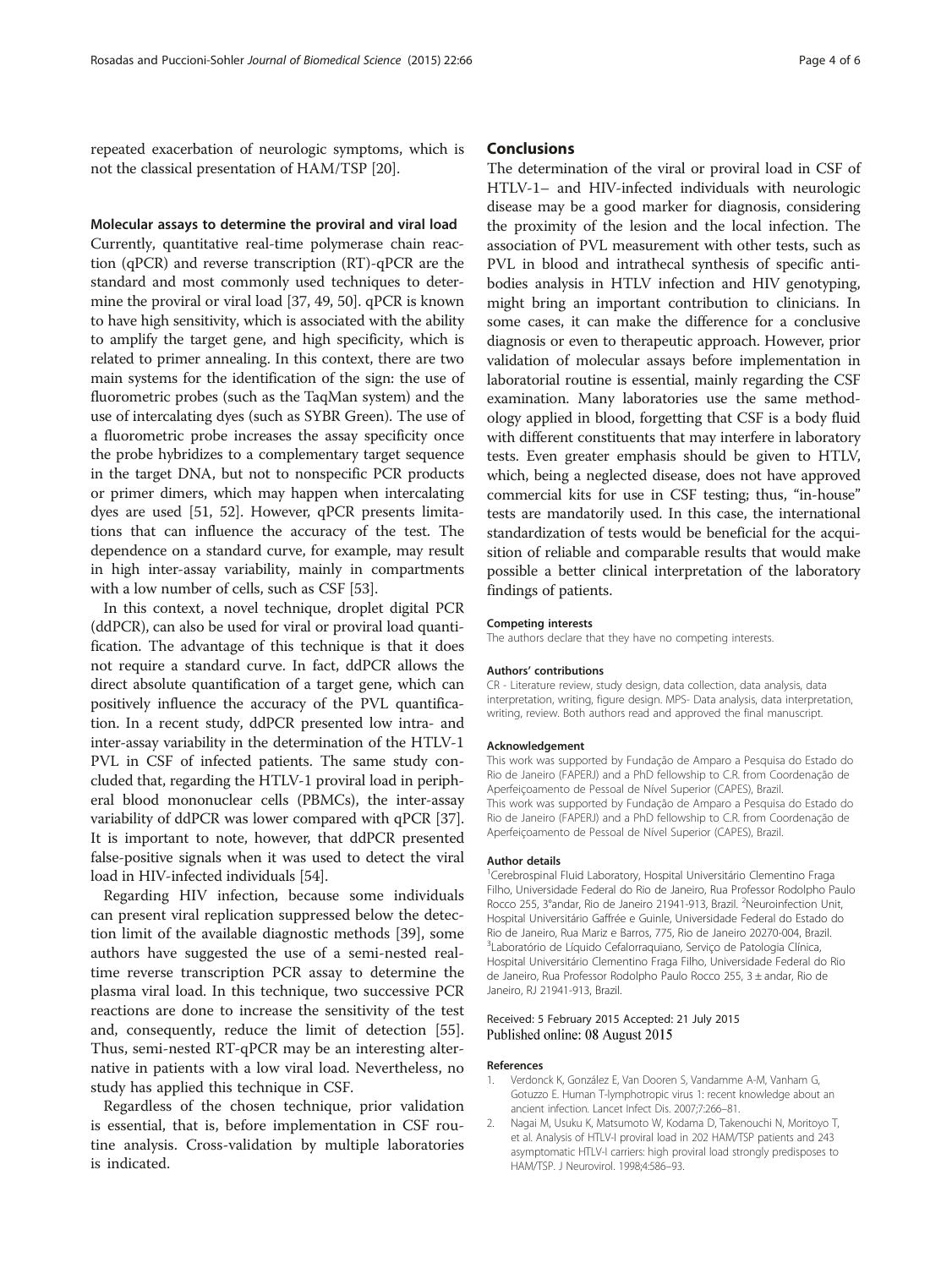- <span id="page-4-0"></span>3. Canestri A, Lescure F-X, Jaureguiberry S, Moulignier A, Amiel C, Marcelin AG, et al. Discordance between cerebral spinal fluid and plasma HIV replication in patients with neurological symptoms who are receiving suppressive antiretroviral therapy. Clin Infect Dis. 2010;50:773–8.
- 4. Rosadas C, Cabral-Castro MJ, Vicente ACP, Peralta JM, Puccioni-Sohler M. Validation of a quantitative real-time PCR assay for HTLV-1 proviral load in peripheral blood mononuclear cells. J Virol Methods. 2013;193:536–41.
- Schmid P, Conrad A, Syndulko K, Singer EJ, Handley D, Li X, et al. Quantifying HIV-1 proviral DNA using the polymerase chain reaction on cerebrospinal fluid and blood of seropositive individuals with and without neurologic abnormalities. J Acquir Immune Defic Syndr. 1994;7:777–88.
- 6. Zayyad Z, Spudich S. Neuropathogenesis of HIV: From Initial Neuroinvasion to HIV-Associated Neurocognitive Disorder (HAND). Curr HIV/AIDS Rep. 2015;12(1):16–24.
- 7. Lamers SL, Fogel GB, Nolan DJ, McGrath MS, Salemi M. HIV-associated neuropathogenesis: a systems biology perspective for modeling and therapy. Biosystems. 2014;119:53–61.
- Peluso MJ, Ferretti F, Peterson J, Lee E, Fuchs D, Boschini A, et al. Cerebrospinal fluid HIV escape associated with progressive neurologic dysfunction in patients on antiretroviral therapy with well controlled plasma viral load. AIDS. 2012;26:1765–74.
- Heaton RK, Franklin DR, Ellis RJ, McCutchan JA, Letendre SL, Leblanc S, et al. HIV-associated neurocognitive disorders before and during the era of combination antiretroviral therapy: differences in rates, nature, and predictors. J Neurovirol. 2011;17:3–16.
- 10. Gessain A, Mahieux R. Tropical spastic paraparesis and HTLV-1 associated myelopathy: clinical, epidemiological, virological and therapeutic aspects. Rev Neurol (Paris). 2012;168:257–69.
- 11. Biswas HH, Engstrom JW, Kaidarova Z, Garratty G, Gibble JW, Newman BH, et al. Neurologic abnormalities in HTLV-I- and HTLV-II-infected individuals without overt myelopathy. Neurology. 2009;73:781–9.
- 12. Puccioni-Sohler M, Rios M, Bianco C, Zhu SW, Oliveira C, Novis SA, et al. An inverse correlation of HTLV-I viral load in CSF and intrathecal synthesis of HTLV-I antibodies in TSP/HAM. Neurology. 1999;53:1335–9.
- 13. Puccioni-Sohler M, Yamano Y, Rios M, Carvalho SMF, Vasconcelos CCF, Papais-Alvarenga R, et al. Differentiation of HAM/TSP from patients with multiple sclerosis infected with HTLV-I. Neurology. 2007;68:206–13.
- 14. Mendes GB, Kalil RS, Rosadas C, de Freitas MRG, Puccioni-Sohler M. Temporal lesions and widespread involvement of white matter associated with multi-organ inflammatory disease in human T-lymphotropic virus type 1-associated myelopathy/tropical spastic paraparesis (HAM/TSP). Int J Infect Dis. 2014;25:1–3.
- 15. Gill AJ, Kolson DL. Chronic inflammation and the role for cofactors (hepatitis C, drug abuse, antiretroviral drug toxicity, aging) in HAND persistence. Curr HIV/AIDS Rep. 2014;11:325–35.
- 16. Rosadas C, Mendes GB, Puccioni-Sohler M. Inflammation Inducing Central Nervous System Damage in HTLV-1 Infection. Inflammation Cell Signaling 2014;1(5):10–14800/ics.233.
- 17. Puccioni-Sohler M, Rios M, Carvalho SM, Gonçalves RR, Oliveira C, Correa RB, et al. Diagnosis of HAM/TSP based on CSF proviral HTLV-I DNA and HTLV-I antibody index. Neurology. 2001;57:725–7.
- 18. Edén A, Fuchs D, Hagberg L, Nilsson S, Spudich S, Svennerholm B, et al. HIV-1 viral escape in cerebrospinal fluid of subjects on suppressive antiretroviral treatment. J Infect Dis. 2010;202:1819–25.
- 19. Khoury MN, Tan CS, Peaslee M, Koralnik IJ. CSF viral escape in a patient with HIV-associated neurocognitive disorder. J Neurovirol. 2013;19:402–5.
- 20. Hayashi D, Kubota R, Takenouchi N, Nakamura T, Umehara F, Arimura K, et al. Accumulation of human T-lymphotropic virus type I (HTLV-I)-infected cells in the cerebrospinal fluid during the exacerbation of HTLV-I-associated myelopathy. J Neurovirol. 2008;14:459–63.
- 21. Lezin A, Olindo S, Oliere S, Varrin-Doyer M, Marlin R, Cabre P, et al. Human T lymphotropic virus type I (HTLV-I) proviral load in cerebrospinal fluid: a new criterion for the diagnosis of HTLV-I-associated myelopathy/ tropical spastic paraparesis? J Infect Dis. 2005;191:1830–4.
- 22. Calcagno A, Atzori C, Romito A, Ecclesia S, Imperiale D, Audagnotto S, et al. Cerebrospinal fluid biomarkers in patients with plasma HIV RNA below 20 copies/mL. J Int AIDS Soc. 2014;17(4 Suppl 3):19719.
- 23. Cook LB, Elemans M, Rowan AG, Asquith B. HTLV-1: persistence and pathogenesis. Virology. 2013;435:131–40.
- 24. Morgan O. HTLV-1 Associated Myelopathy/Tropical Spastic Paraparesis How Far have We Come? West Indian Med J. 2011;60(5):505–12.
- 25. Osame M, Usuku K, Izumo S, Ijichi N, Amitani H, Igata A, et al. HTLV-I associated myelopathy, a new clinical entity. Lancet. 1986;1:1031–2.
- 26. Snider WD, Simpson DM, Nielsen S, Gold JW, Metroka CE, Posner JB. Neurological complications of acquired immune deficiency syndrome: analysis of 50 patients. Ann Neurol. 1983;14:403–18.
- 27. Antinori A, Arendt G, Becker JT, Brew BJ, Byrd DA, Cherner M, et al. Updated research nosology for HIV-associated neurocognitive disorders. Neurology. 2007;69:1789–99.
- 28. Grant I, Atkinson JH, Hesselink JR, Kennedy CJ, Richman DD, Spector SA, et al. Evidence for early central nervous system involvement in the acquired immunodeficiency syndrome (AIDS) and other human immunodeficiency virus (HIV) infections. Studies with neuropsychologic testing and magnetic resonance imaging. Ann Intern Med. 1987;107:828–36.
- 29. Bhaskaran K, Mussini C, Antinori A, Walker AS, Dorrucci M, Sabin C, et al. Changes in the incidence and predictors of human immunodeficiency virus-associated dementia in the era of highly active antiretroviral therapy. Ann Neurol. 2008;63:213–21.
- 30. Osame M. Review of WHO Kagoshima meeting and diagnostic guidelines for HAM/TSP. In: Human retrovirology: HTLV. Volume Osame M. 1990. p. 191–7.
- 31. Tamegão-lopes BP, Rezende PR, Cunha LM. Carga proviral do HTLV-1 e HTLV-2 : um método simples através da PCR quantitativa em tempo real HTLV-1 and HTLV-2 proviral load : a simple method using quantitative real-time PCR. Rev Soc Bras Med Trop. 2006;39(6):548–52.
- 32. Waziri A, Soldan SS, Graf MD, Nagle J, Jacobson S. Characterization and sequencing of prototypic human T-lymphotropic virus type 1 (HTLV-1) from an HTLV-1/2 seroindeterminate patient. J Virol. 2000;74:2178–85.
- 33. Abrams A, Akahata Y, Jacobson S. The prevalence and significance of HTLV-I/II seroindeterminate Western blot patterns. Viruses. 2011;3:1320–31.
- 34. Tebourski F, Slim A, Elgaaied A. The significance of combining World Health Organization and Center for Disease Control criteria to resolve indeterminate human immunodeficiency virus type-1 Western blot results. Diagn Microbiol Infect Dis. 2004;48:59–61.
- 35. Brito S, Furtado S, Andrade RG, Romanelli F, Ribeiro MA, Ribas G, Freitas D, Proietti C, Martins ML, Ba A, Tsp HAM: Monitoring the HTLV-1 Proviral Load in the Peripheral Blood of Asymptomatic Carriers and Patients With HTLV-Associated Myelopathy/Tropical Spastic Paraparesis From a Brazilian Cohort: ROC Curve Analysis to Establish the Threshold for Risk Disease. J Med Virol. 2012;84(4):664–71.
- 36. Fernanda M, Grassi R, Olavarria VN, Kruschewsky RDA, Correia LCL, Maurı C et al. Human T Cell Lymphotropic Virus Type 1 (HTLV-1) Proviral Load of HTLV-Associated Myelopathy/Tropical Spastic Paraparesis (HAM/TSP) Patients According to New Diagnostic Criteria of HAM/TSP. J Med Virol. 2011;83(7):1269–74.
- 37. Brunetto GS, Massoud R, Leibovitch EC, Caruso B, Johnson K, Ohayon J, et al. Digital droplet PCR (ddPCR) for the precise quantification of human T-lymphotropic virus 1 proviral loads in peripheral blood and cerebrospinal fluid of HAM/TSP patients and identification of viral mutations. J Neurovirol. 2014;20:341–51.
- 38. Nagai M, Yamano Y, Brennan MB, Mora CA, Jacobson S. Increased HTLV-I proviral load and preferential expansion of HTLV-I Tax-specific CD8+ T cells in cerebrospinal fluid from patients with HAM/TSP. Ann Neurol. 2001;50:807–12.
- 39. Doyle T, Geretti AM. Low-level viraemia on HAART: significance and management. Curr Opin Infect Dis. 2012;25:17–25.
- 40. Falcone EL, Adegbulugbe AA, Sheikh V, Imamichi H, Dewar RL, Hammoud DA, et al. Cerebrospinal fluid HIV-1 compartmentalization in a patient with AIDS and acute varicella-zoster virus meningomyeloradiculitis. Clin Infect Dis. 2013;57:e135–42.
- 41. Smit TK, Brew BJ, Tourtellotte W, Morgello S, Gelman BB, Saksena NK. Independent evolution of human immunodeficiency virus (HIV) drug resistance mutations in diverse areas of the brain in HIV-infected patients, with and without dementia, on antiretroviral treatment. J Virol. 2004;78:10133–48.
- 42. Soulie C, Descamps D, Grudé M, Schneider V, Trabaud M-A, Morand-Joubert L, et al. Antiretroviral-naive and -treated HIV-1 patients can harbour more resistant viruses in CSF than in plasma. J Antimicrob Chemother. 2015;70:566–72.
- 43. Béguelin C, Vázquez M, Bertschi M, Yerly S, de Jong D, Rauch A, et al. Viral escape in the CNS with multidrug-resistant HIV-1. J Int AIDS Soc. 2014;17(4 Suppl 3):19745.
- 44. Ritola K, Robertson K, Fiscus SA, Hall C, Swanstrom R. Increased human immunodeficiency virus type 1 (HIV-1) env compartmentalization in the presence of HIV-1-associated dementia. J Virol. 2005;79:10830–4.